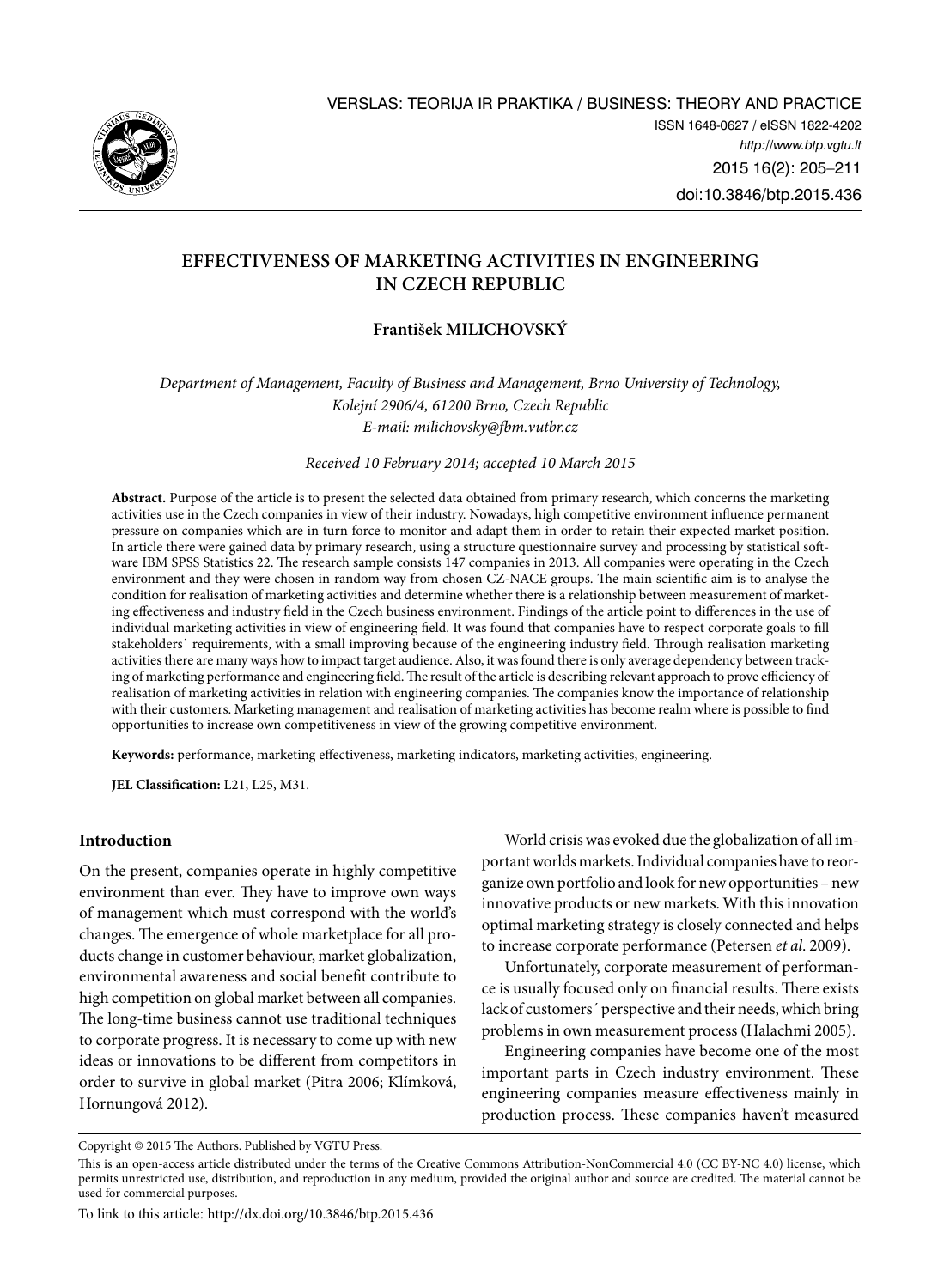effectiveness of other corporate parts like stakeholders, marketing activities, human resources (Zahay, Griffin 2010).

Industrial area is quite specific. All definitions are focused on customers and good relationships with them. Industrial marketing should be similar to consume marketing in odd ways. The fundamental divergences between them are in individual motives for purchasing. This means that the goods and services, located at this area, is not for final consumer (Alvarez, Galera 2001).

From point of view of performance measurement, there is specific area of corporate performance in SMEs, because they conduce to large amount of their interest in economic field to sustainable development. That is important aim on which not only Czech companies focus on. They try to connect different performance systems like social, economic and environmental. These three dimensions impact whole business system of measurement of performance and effectiveness (Kocmanová *et al.* 2011; Coombes, Nicholson 2013; Pollard, Šimberová 2012; Hornungová 2014). That is due to different both of corporate environment and relationship with stakeholders. For every company, there exist various conditions and stakeholder's requirements are not identical as well (Kaňovská, Tomášková 2012).

If any company declare that is efficient and effective, than it should be able to demonstrate which indicators were used, and other procedures or standards. Companies would not miss a comparison with direct competitors in their industry field, as shown by current knowledge, which can be suitably selected according to using tools, whether financial or non-financial (Kotler, Keller 2012).

Main aim of the article is to identify impacts of engineering industry on realisation of marketing activities in Czech Republic. Main hypothesis is that there is dependence between realisation of marketing activities and engineering fields. The study contributes to gain full picture of the possibilities of measuring the performance of marketing activities in engineering Czech companies and their effectiveness.

#### **1. Specification of marketing activities**

Marketing activities are the sub-elements in the marketing process. The marketing process includes, according to Kotler *et al*. (2007) four parts, namely:

- analysis of marketing opportunities,
- selection of target markets,
- creation of the marketing mix,
- management of marketing efforts.

These four sections contain the necessary marketing role and activities that affect the final marketing strategy.

Own definition of marketing activities could be conceptualized from different perspectives. Main perspectives are:

- time perspective,
- market perspective,

– product life-cycle perspective,

– marketing mix perspective.

Siu (2002) and McNamara (1972) describe marketing activities as a set of areas in which is necessary to focus on the enterprise. This designing adapt Mohamad, Ramayah and Puspowarsito (2011). In the consumer market (B2C), this file can be divided into nineteen individual marketing activities:

- 1. market research,
- 2. quality control,
- 3. pricing,
- 4. credit expansion,
- 5. relationships with dealers,
- 6. relationships with customers,
- 7. public relations,
- 8. advertising,
- 9. the business of recruiting,
- 10. business training,
- 11. storage,
- 12. distribution or sale,
- 13. control of sales,
- 14. packaging,
- 15. estimate sales
- 16. product plan,
- 17.production plan,
- 18. inventory management,
- 19. services associated with the products.

The summary of the marketing activity is defined as the major activities that must be implemented by the marketing department or its alternative. Despite the development of information technology are mentioned marketing activities are still very relevant, as it helps the company to manage the necessary knowledge and support business processes (Webb *et al*. 2011).

Compared specified list of marketing activities are marketing activities under the concept of Total Quality Management included in all corporate activities. Their goal is a management approach that is shaped and partly driven by the customer to achieve full customer satisfaction (Nenadál 2002). The business activities are covered by the TQM approach to the quality of the loop, which includes the various phases of the above marketing activities (Nenadál *et al.* 2008; Bagad 2008).

Whole process of defining final marketing strategy has been liable to three parts (1) planning and definition, (2) implementation an execution, and (3) control and evaluation. By application these three steps on defined marketing activities there is possible to observe accurate effectiveness (Dudzevičiūtė, Peleckienė 2010).

Marketing activities, which enter into total corporate activities, have direct influence on business outcomes, especially on financial results. That is mainly due the efficiency of activities and customer satisfaction, which have impact on sales (Ambler 2000).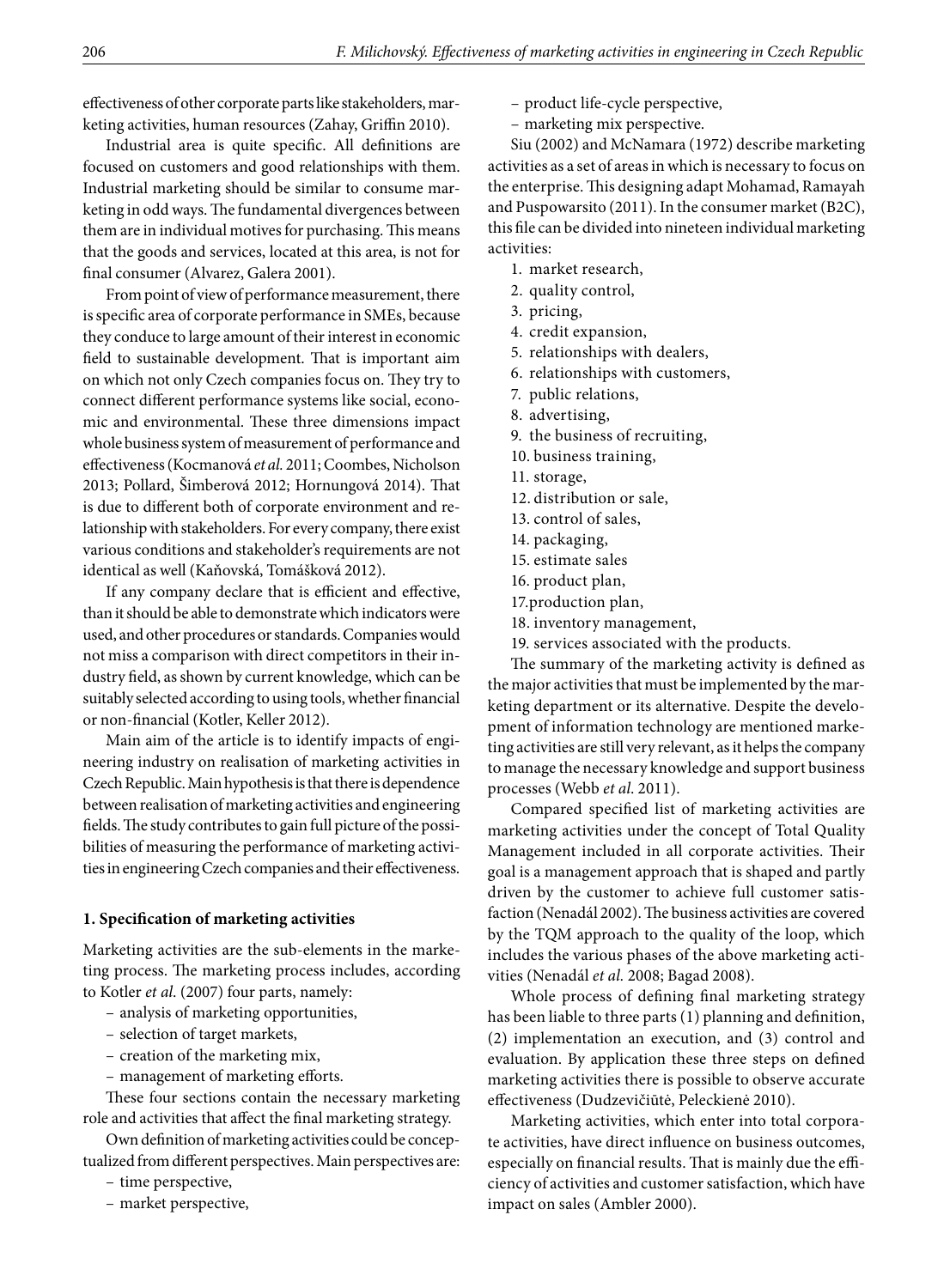# **1.1. Corporate performance**

Corporate performance has been under lied to continuous measurement and it is depended on requirements of corporate stakeholders (Currie *et al.* 2009). They usually want maximization of own profit (Shao 2009; Hornungová, Milichovský 2013). This maximization is turned on with actual situation in company to reach suggested goals and total market conditions, company operated in.

Indicators which are dedicated for measuring own performance and of course effectiveness should be divided in many ways. From one point of view on indicators we can find six groups of indicators. These groups in own essence include all of corporate marketing activities. They are (Llonch *et al.* 2002; Ambler, Xiucun 2003):

- 1. Financial measures (profits, turnover),
- 2. Measures of competitive market (market share, promotional share),
- 3. Measures of consumer behaviour (customer loyalty),
- 4. Measures of customer intermediate (satisfaction, brand recognition),
- 5. Measures of direct customer (quality of service, profitability of intermediaries),
- 6. Measures of innovativeness (revenue from new product launched).

In general, indicators could be divided into two groups – financial indicators and non-financial indicators. Sampaio *et al.* (2011) described different marketing variables which are generated from marketing efforts. Kerzner (2011) describes indicator as direct way of measuring to get exact figures, which is represented by parts of business in connection with several dimensions. Consequently, there is necessary to monitor not only the economic indicators, but also the situation and environment in which they achieve their results. These variables are controllable and uncontrollable. Controllable variables is established as marketing mix), uncontrollable variables have influence on marketing outcomes and decisions.

#### **1.2. Measurement effectiveness of marketing activities**

Marketing effectiveness is focused on these fields, where is possible to support corporate aims, increase shareholders᾽ values, net cash-flow or increasing net profit (Ambler, 2008; Li, 2011). This effectiveness is created by several levels, which includes five attributes of marketing orientation approach (Kotler, Keller 2012):

- customer philosophy,
- integrated purchase organization,
- accurate marketing information,
- strategic orientation,
- operational efficiency.

It is essential that marketing indicators are usually used to evaluate the performance achieved in the past to improve future marketing strategies. There is fundamental,

that marketing indicators are usually used to evaluate the performance achieved in the past to improve future marketing strategies. This is reason why companies have to decide about right combination of appropriate indicators, if they use financial or non-financial (Barwise, Farley 2004; Ambler *et al.* 2004). Almost all managers accept more financial indicators than non-financial, but there are possible to find various kinds of indicators. Therefore, there could be problem in defining the ideal set of indicators (Llonch *et al.* 2002; Milichovský 2013; Chenhall, Langfield-Smith 2007).

Marketing indicators are designed to finding and evaluating efficiency of marketing activities in corporate environment. From different point of view it is possible to divide marketing indicators into several basic groups: internal market indicators, external market indicators and processes. External indicators are focused on measuring of complex brand changes in short-time period. Internal indicators criticize innovation levels and responsibilities of employees in company. Processes verify how the individual indicators are obtained and proved (Ambler 2000; Učeň 2008; Gaiardelli *et al.* 2007).

Measurement performance of marketing activities becomes corporate process, which gives performance feedback on marketing results. Corporate performance is becoming important part of budgeting in company and performance compensation and marketing communication (Clark *et al.* 2006; Ginevičius *et al.* 2013).

The general approach of the management in industrial companies is based on the determination of marketing budget as a percentage of turnovers. However, this approach was supported by the results of the previous period. This approach was supported by the results of the previous period. A more appropriate approach for defining the amount of the marketing budget is the way that management must decide on the distribution of mentioned budget into individual marketing section. That also encourages the increasing requirements for efficient measurements of activities (Christian 1964).

Effectiveness of marketing activities becomes depended and impacted by group of factors, which create requirements on marketer about implementation of marketing plans. These factor groups are (Tuan 2012; Nwokah, Ahiauzu 2008):

- 1. marketing strategy,
- 2. marketing creativity,
- 3. realisation of marketing activities,
- 4. marketing infrastructure,
- 5. external factors.

### **2. Methodology**

The main aim of this paper is to identify impacts of the engineering (as one of the most important industry field in Czech economy) on realized marketing activities in Czech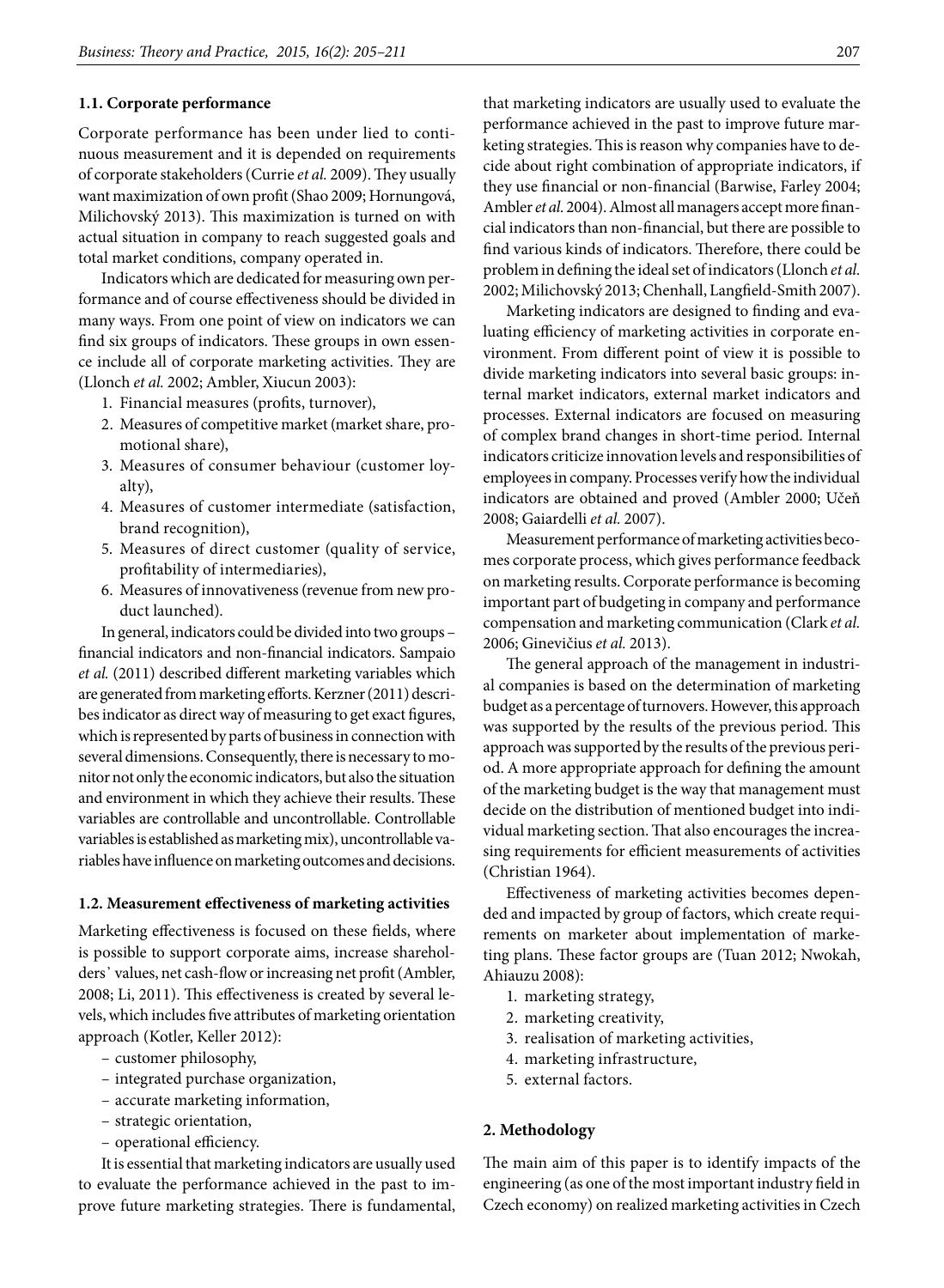companies and determine whether relationship are there between the realization of marketing activities and engineering field in the Czech business environment.

Main hypothesis is that there is dependence in realization of marketing activities and their performance in connection with engineering. Engineering becomes very important part of industry production during last decade.

To process the results of the questionnaire survey were used basic types of descriptive statistics on the selected data set (Tables 1 and 2). The data were processed by using the statistical program IBM SPSS Statistics 22, which was subsequently analyzed the dependency between the two nominal variables by means of contingency tables and Pearson's chi-squared test.

From marketing performance area were used only data focused on engineering companies in Czech Republic in 2013. The conditions for choice of companies, we used, were:

- 1. geographical location (Czech Republic),
- 2. classification of economic activities according to CZ-NACE, reduced to information and communication area.
	- 28 Manufacture of machinery and equipment
	- 29 Manufacture of motor vehicles, trailers and semi-trailers
	- 30 Manufacture of other transport equipment.

According the chosen NACE groups, there was defined basic population which consist 7239 engineering companies in Czech Republic. Sample was created by 366 companies that were chosen in random way from company data set. There were returned questionnaires from 147 respondents. Own research survey has been executed during 2013.

#### **3. Results**

Basic representative sample was made by 366 companies to which were the questionnaire sent. From this amount of 366 companies were received answers from 147 companies (effectiveness was over 40%).

The first part of the paper presents main secondary information, which was processed by many scientific articles and literature. The main part of the paper holds research data that was obtained from the primary research, which was focused on the marketing performance in Czech engineering companies.

Table 1 shows trend of the increasing engineering production in Czech Republic between 2005 and 2010. This trend represents importance of the engineering in Czech industry. Industrial companies focus interest on internal processes especially in production, operating, process and financial fields. Marketing field is situated next the main corporate interest (Table 2). Descriptive statistics of corporate performance fields (Table 2) show that companies mainly focus on financial and production fields (according mean – best value should be 3.0). Main problems of these results are varying the most with respect to traditional measurement approaches, focused mainly on financial results.

|                        | Finan-<br>cial field | Ope-<br>rating<br>field | Produc-<br>tion field | Process<br>field | Marke-<br>ting field |
|------------------------|----------------------|-------------------------|-----------------------|------------------|----------------------|
| Mean                   | 2.14                 | 1.74                    | 2.21                  | 1.55             | 0.92                 |
| Median                 | 2                    | 2                       | 2                     | 2                |                      |
| Std.<br>devia-<br>tion | 0.675                | 0.814                   | 0.742                 | 0.863            | 0.856                |
| Variance               | 0.455                | 0.663                   | 0.551                 | 0.745            | 0.732                |

Table 2. Basic descriptive statistics of corporate performance fields (source: own research)

From point of view of corporate performance there exist several areas which entice corporate attention. In general, industry has low interest in marketing field because of the typical way of production (in particular job-order manufacture).

Due the aim of the paper, an analysis of dependency of variables was carried out only between performance in marketing field and engineering. In order to establish the dependency test, statistical testing using Pearson chi-square test was used.

The individual responses on dependency of engineering and marketing performance are recorded in contingency table (see Table 3). Pivot table (Table 3) includes how many companies (according CZ NACE classification) apply measurement of effectiveness in marketing field.

The table shows that the almost 54% companies (53.74%) of the sample prove measurement marketing effectiveness

Table 1. Index of engineering production in Czech Republic between 2005–2011 (source: own research)

|                                                                                        | 2005  | 2006  | 2007  | 2008  | 2009  | 2010  | 2011  |
|----------------------------------------------------------------------------------------|-------|-------|-------|-------|-------|-------|-------|
| 28 – Manufacture of machinery and equipment                                            | 100.0 | 120.0 | 138.9 | 147.9 | 106.0 | 122.3 | 136.0 |
| 29 - Manufacture of motor vehicles (except<br>motorcycles), trailers and semi-trailers | 100.0 | 118.2 | 137.9 | 136.7 | 121.8 | 149.4 | 181.1 |
| 30 - Manufacture of other transport equipment                                          | 100.0 | 123.3 | 179.6 | 183.7 | 179.2 | 198.8 | 241.9 |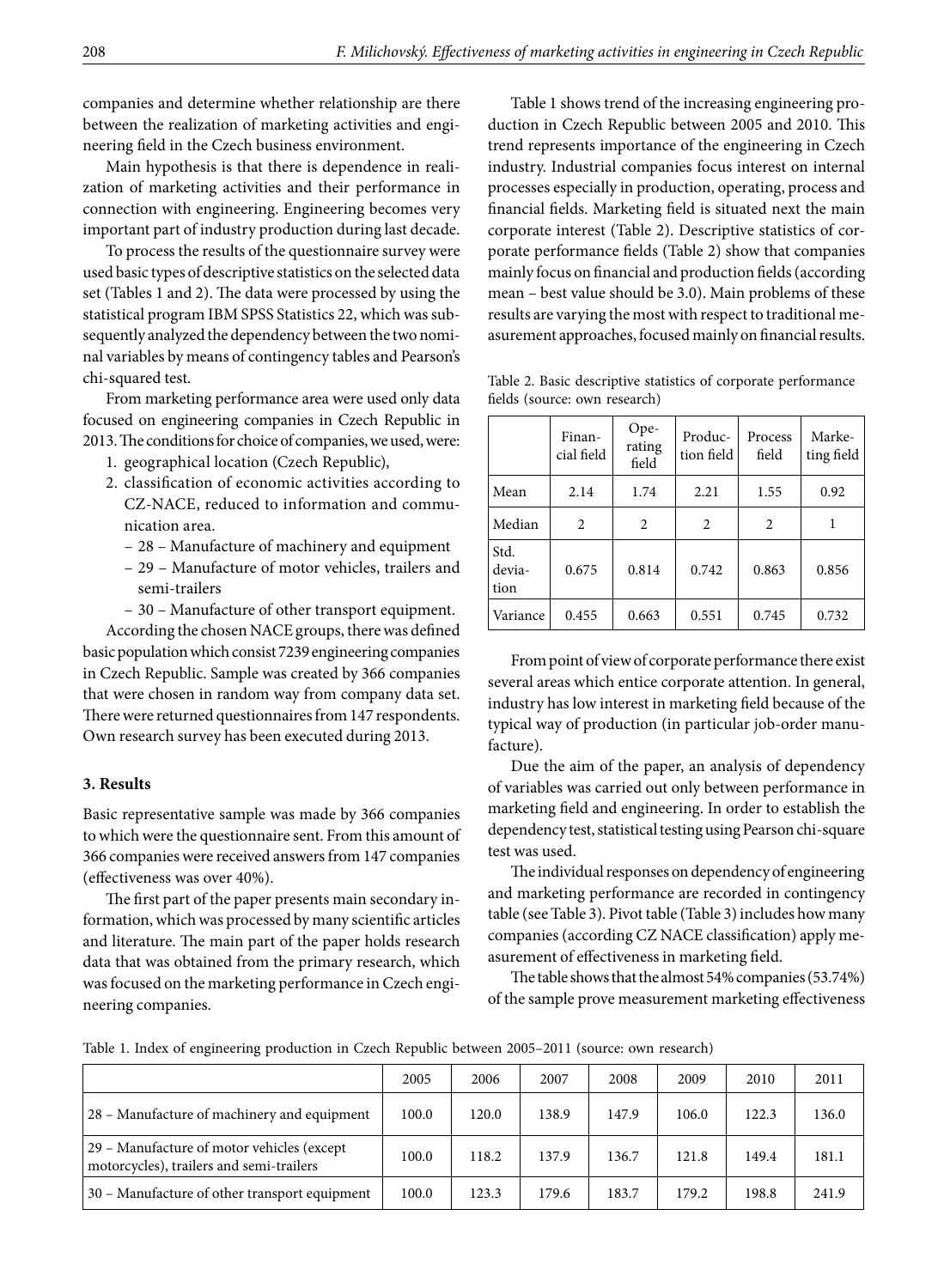|                                                                                                      | Never<br>(0 <sub>per</sub> )<br>year) | Rarely<br>$(1-2)$<br>per<br>year) | Occa-<br>sionally<br>$(3-6)$<br>per<br>year) | Perio-<br>dically<br>$(7 \text{ and }$<br>more per<br>year) | Total |
|------------------------------------------------------------------------------------------------------|---------------------------------------|-----------------------------------|----------------------------------------------|-------------------------------------------------------------|-------|
| 28 - Manu-<br>facture of<br>machinery and<br>equipment                                               | 32                                    | 60                                | 8                                            | 6                                                           | 106   |
| 29 - Manufac-<br>ture of motor<br>vehicles (except<br>motorcycles),<br>trailers and<br>semi-trailers | $\overline{4}$                        | 16                                | 1                                            | $\mathfrak{D}$                                              | 23    |
| 30 - Manufac-<br>ture of other<br>transport<br>equipment                                             | 10                                    | 3                                 | $\theta$                                     | 5                                                           | 18    |
| Total                                                                                                | 46                                    | 79                                | 9                                            | 13                                                          | 147   |

Table 3. Contingency table: industry field and marketing performance (source: own research)

1–2 times per year. It is obvious that 31.29% of companies haven´t measured marketing performance. These results were used as base for Pearson's chi-square test.

The results of the dependency test are provided in Table 4 which examines the dependency between engineering and impact of marketing activities. The results of the dependency examination in individual variable categories are depicted in the following results of Pearson's chi-square test.

Maintaining the % reliability of the test, there was compared the established value with 0.05 which represents a 5% reliability level. The established values of  $\alpha$  = 0.002 (for the variable influence of promotion), i.e. less than 0.05, which brings the conclusion that an alternative hypothesis applies – there is a dependency marketing performance and engineering.

Previous results showed that there is a relationship between performance of marketing activities and engineering. Subsequently, the degree of such dependency was examined. To that end, the intensity of dependency determined by means of contingency coefficient as per formula (1) was used.

$$
C_p = \sqrt{\frac{\chi_p^2}{\chi_p^2 + n}} \tag{1}
$$

where:  $C_p$  – contingency coefficient;  $n$  – number of cases;  $\chi_p^2$  – Pearson's chi-square.

The intensity of dependency ranges between <0; 1>. That means that the higher the absolute value, the greater the intensity of dependency. The value 0.352 means that the intensity inclines to be medium rather low.

| ٠<br>۰. |
|---------|
|         |

| Chi-Square Tests   |                                                                                                                                                      | Value           | df                                    | Assymp. Sig.<br>$(2-sided)$ |                      |  |  |
|--------------------|------------------------------------------------------------------------------------------------------------------------------------------------------|-----------------|---------------------------------------|-----------------------------|----------------------|--|--|
|                    | Pearson Chi-<br>Square                                                                                                                               | $20.69^{\rm a}$ | 6                                     | 0.002                       |                      |  |  |
|                    | Likelihood ratio                                                                                                                                     | 20.630          | 6                                     | 0.002                       |                      |  |  |
|                    | Linear-by-linear<br>association                                                                                                                      | 0.565           | 1                                     | 0.452                       |                      |  |  |
|                    | a. 4 cells (33.3%) have expected count less than 5. The<br>minimum expected count is 1.10.                                                           |                 |                                       |                             |                      |  |  |
| Symmetric Measures |                                                                                                                                                      | Value           | Assymp.<br>Sig.<br>Error <sup>a</sup> | Ap-<br>prox.<br>Tb          | Ap-<br>prox.<br>Sig. |  |  |
|                    | Nominal by<br>Nominal /<br>Contingency<br>Coefficient                                                                                                | 0.352           |                                       |                             | 0.002                |  |  |
|                    | Interval by<br>Interval /<br>Pearson's R                                                                                                             | 0.062           | 0.109                                 | 0.751                       | 0.454                |  |  |
|                    | Ordinal by<br>Ordinal /<br>Spearman<br>Correlation                                                                                                   | 0.001           | 0.094                                 | 0.014                       | 0.989                |  |  |
|                    | a. Not assuming the null hypothesis.<br>b. Using the asymptotic standard error assuming the<br>null hypothesis.<br>c. Based on normal approximation. |                 |                                       |                             |                      |  |  |

#### Table 4. Pearson's test of the relationship between engineering and effectiveness of marketing activities (source: own research)

# **4. Discussion**

Methodological approach consisted in the specification, collection, analysis and interpretation of data, which should serve as a basis for decision making about the use and intensity of marketing activities in relation to engineering.

Marketing activities connect consumers, customers and wide audience with the corporate marketing department through information which are used to detect and identify opportunities and threats for the development, improvement and evaluation of marketing events, monitoring of their efforts which would lead to improve the understanding and application of the marketing management process.

However, this area needs further survey in-depth investigation from many other reasons. The most important reasons should be increasing competitive environment and higher pressure on companies to seek and apply new approaches that would enhance their competitiveness, as well as the related changes and developments in approaches to marketing management and increasing the need for proper and effective selection and intensity in the use of marketing activities in industry.

Realisation of marketing activities becomes key corporate area how to improve and sustain market position,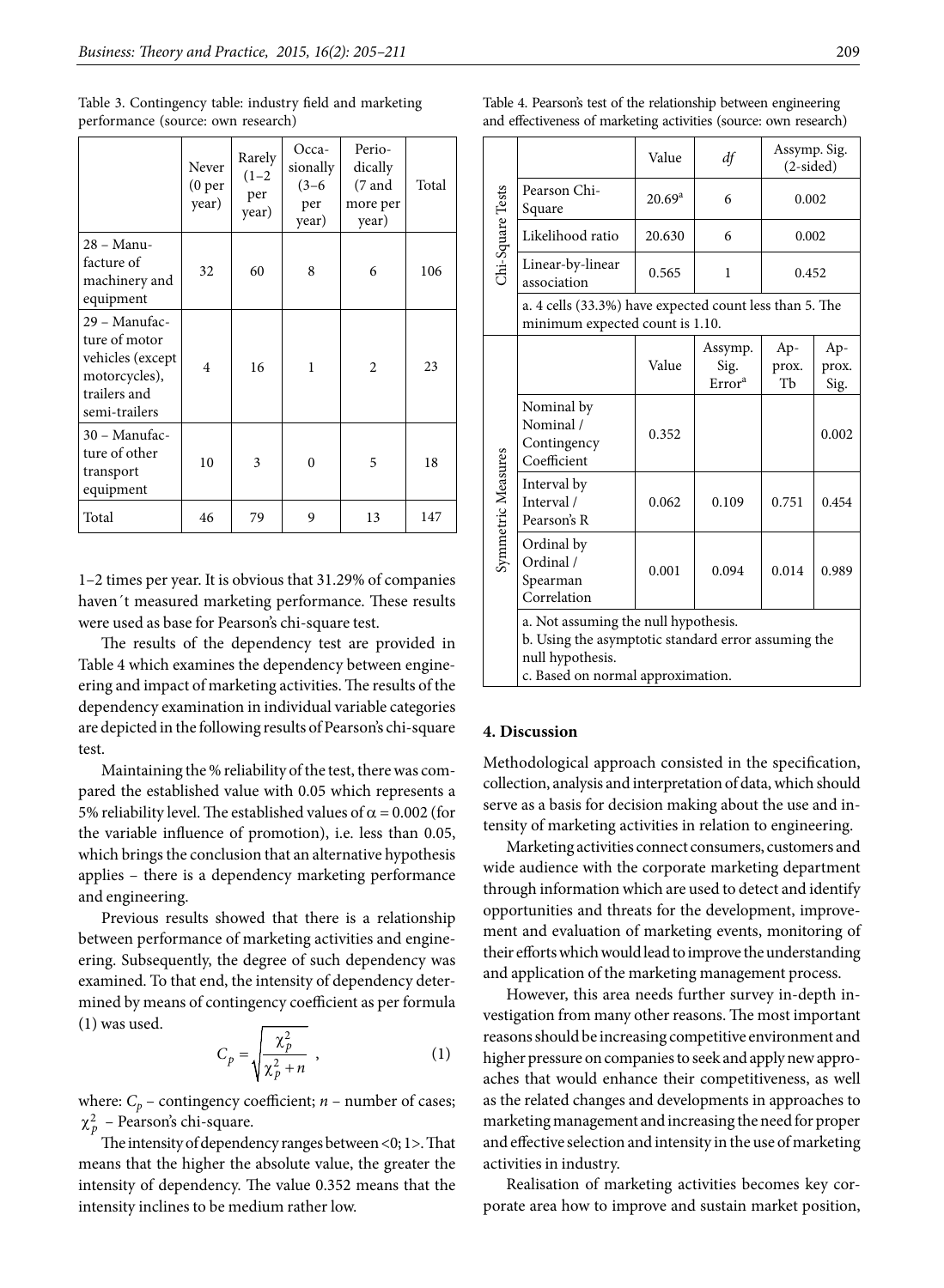supported by effective individual activities. From point of view of engineering companies there is crated distinguished creation of competitiveness in connection with improving qualitative, cost and quantitative factors of inputs (Bokstette, Stamp 2009).

#### **Conclusions**

Marketing activities become more important to reach corporate goals. Own marketing management is one of the most important parts, on which each company have to focus on. Objectives of each company would be including all stakeholder groups, who are created high value products. That is possible through effective marketing activities which include impact on industry field because of their mutual dependence (Value 0.002).

The defined hypothesis, according the result of Pearson's chi-square test, brings the conclusion that an alternative hypothesis applies – there is a dependency between engineering industry and marketing performance.

It is obvious that marketing activities and their measurement approaches are strong connected with engineering field in Czech Republic. Chosen groups of engineering, according CZ-NACE, become important industrial groups in Czech Republic. Engineering fields create significant contributions into Czech industrial environment. The most significant engineering field in Czech Republic is automotive as the most requested in foreign markets (Šimberová 2008).

Effectiveness of realisation of marketing activities create opportunities to companies how they could communicate own production to wide audience (according their size, or in crisis time). Main condition for all companies is amount of budget they can use. The choice of accurate marketing activities is part of the process of marketing management. The definition of these activities makes complex issue, which is influenced by many approaches in the area of marketing management.

Requirements on the choice of marketing activities, which are subject to neither many other factors nor the size of the company, open more possibilities for continued survey in the field of exploration of marketing management in the Czech Republic.

However, it is necessary to undertake further research, which will use the knowledge and the limits not only in domestic, but also in the international environment. After crossing international borders, there is necessary to support verification of the significance in engineering industry on the performance of marketing activities.

Main limitations of the research should be time-consuming research, focusing only on engineering industry with location in Czech Republic.

For further research, in the area of measuring effectiveness of marketing activities, there would be interesting to compare the relevance of solutions and verification of the results achieved in an international environment. Except that international comparisons could be further research to other industrial area such chemical industry, electrical industry or food industry.

#### **References**

- Alvarez, P.; Galera, C. 2001. Industrial marketing applications of quantum measurement techniques, *Industrial Marketing Management* 30(1): 13–22.
- Ambler, T. 2000. Marketing metrics, *Business Strategy Review* 11(2): 59–66.
- Ambler, T. 2008. How important is marketing efficiency? *Marketing Review St. Gallen* 25(2): 4–7. <http://dx.doi.org/10.1007/s11621-008-0017-y>
- Ambler, T.; Kokkinaki, F.; Puntoni, S. 2004. Assessing marketing performance: reasons for metrics selection, *Journal of Marketing Management* 20(3): 475–498.
- Ambler, T.; Xiucun, W. 2003. Measures of marketing success: a comparison between China and the United Kingdom, *Asia Pacific Journal of Management* 20(2): 267–281. <http://dx.doi.org/10.1023/A:1023896601290>
- Bagad, V. S. 2008. *Total quality management*. Shaniwar Peth: Technical Publications Pure.
- Barwise, P.; Farley, J. U. 2004. Marketing metrics: status of six metrics in five countries, *European Management Journal* 22(3): 257–262. <http://dx.doi.org/10.1016/j.emj.2004.04.012>
- Bockstette, V.; Stamp, M. 2012. *Vytváření sdílení hodnoty: Průvodce novou firemní evolucí*. Praha: FSG. (in Czech)
- Clark, B. H.; Abela, A. V.; Ambler, T. 2006. An information processing model of marketing performance measurement, *Journal of Marketing Theory and Practice* 14(3): 191–208. <http://dx.doi.org/10.2753/MTP1069-6679140302>
- Chenhall, R. H.; Langfield-Smith, K. 2007. Multiple perspectives of performance measures, *European Management Journal* 25(4): 266–282. <http://dx.doi.org/10.1016/j.emj.2007.06.001>
- Christian, R. C. 1964. A systems approach to industrial marketing communications, *Journal of Marketing* 28: 64–67.
- Coombes, P. H.; Nicholson, J. D. 2013. Business model and their relationship with marketing: a systematic literature review, *Industrial Marketing Management* 42(5): 656–664. <http://dx.doi.org/10.1016/j.indmarman.2013.05.005>
- Currie, R.; Seaton, S.; Wesley, F. 2009. Determining stakeholders for feasibility analysis, *Annals of Tourism Research* 36(1): 41–63.<http://dx.doi.org/10.1016/j.annals.2008.10.002>
- Dudzevičiūtė, G.; Peleckienė, V. 2010. Marketing strategy process: quantitative analysis of the customers᾽ satisfaction, *Business: Theory and Practice* 11(4): 345–352. <http://dx.doi.org/10.3846/btp.2010.37>
- Gaiardelli, P.; Saccani, N.; Songini, L. 2007. Performance measurement of the after-sales service network – evidence from the automotive industry, *Computers in Industry* 58(7): 698–708. <http://dx.doi.org/10.1016/j.compind.2007.05.008>
- Ginevičius, R.; Podvezko, V.; Ginevičius, A. 2013. Quantitative evaluation of enterprise marketing activities, *Journal*